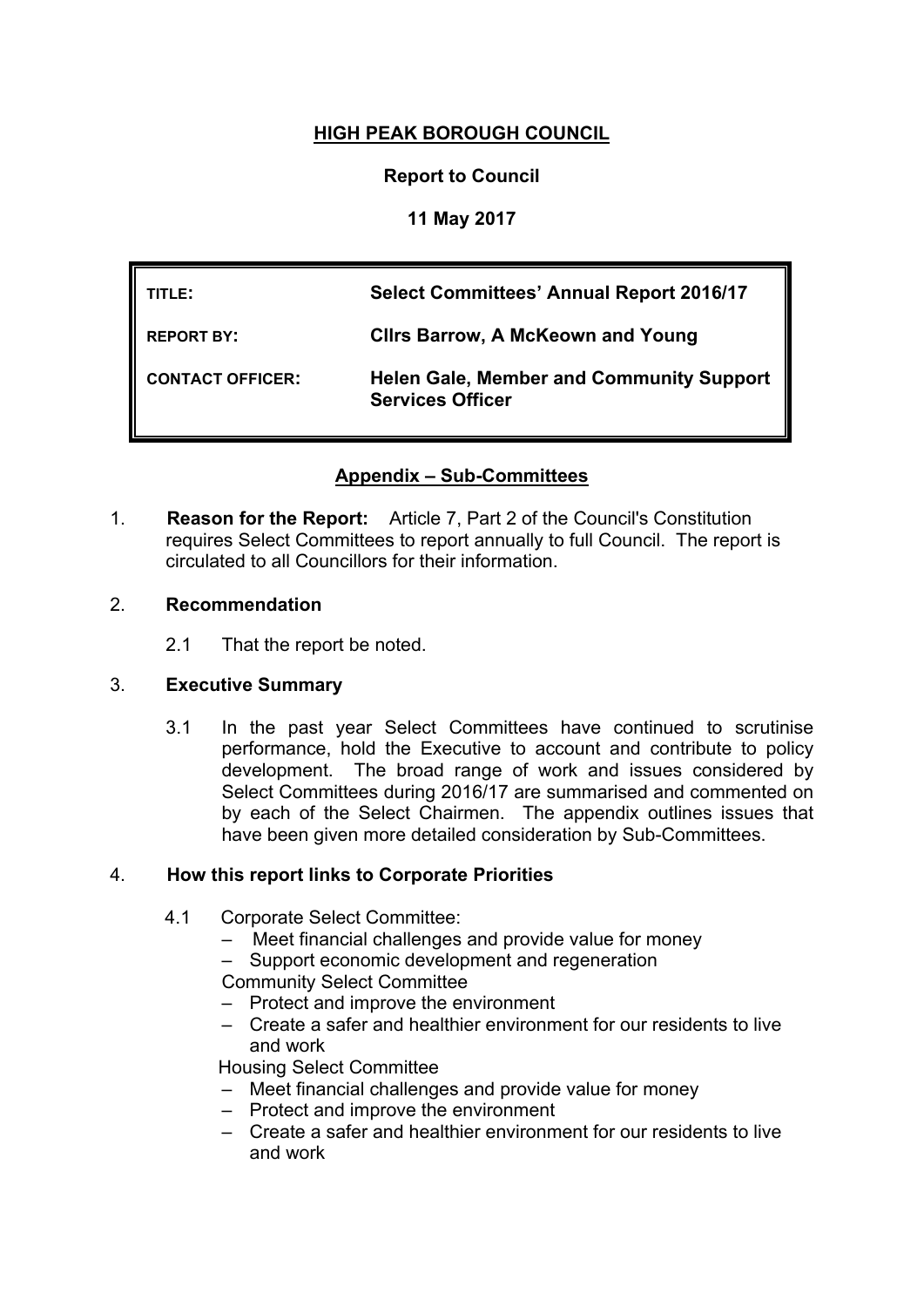### 5. **Implications**

#### 5.1 Community Safety - (Crime and Disorder Act 1998)

Implications will continue to be addressed in the reports considered by Committees and Sub-Committees.

#### 5.2 Workforce

Implications will continue to be addressed in the reports considered by Committees and Sub-Committees.

#### 5.3 Equality and Diversity/Equality Impact Assessment

This report has been prepared in accordance with the Council's Diversity and Equality Policies.

Implications will continue to be addressed in the reports considered by Committees and Sub-Committees.

### 5.4 Financial Considerations

Any costs incurred at present are unlikely to be significant and will be funded from the scrutiny budget.

Implications will continue to be addressed in the reports considered by Committees and Sub-Committees.

5.5 Legal

Implications will continue to be addressed in the reports considered by Committees and Sub-Committees.

#### 5.6 Sustainability

Implications will continue to be addressed in the reports considered by Committees and Sub-Committees.

#### 5.7 Internal and External Consultation

Implications will continue to be addressed in the reports considered by Committees and Sub-Committees.

#### 5.8 Risk Assessment

Implications will continue to be addressed in the reports considered by Committees and Sub-Committees.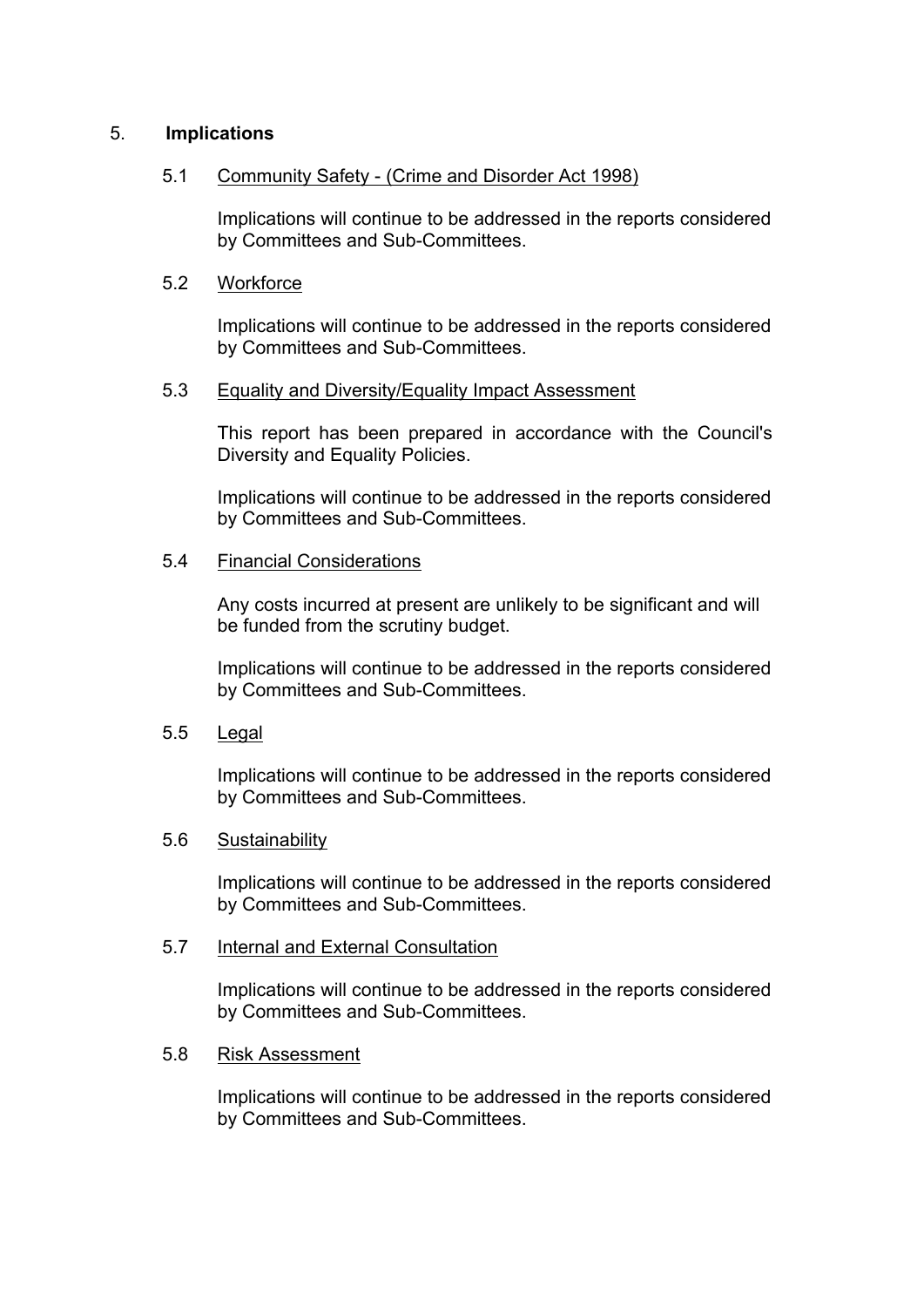# 6. **Background and Detail**

- 6.1 The Executive and Executive Councillors are responsible for making the day-to-day decisions concerning the running of the Council. Select Committees ensure that the Executive are publicly held to account for their actions, promoting open and transparent decision making and democratic accountability. They also have a role in researching, scrutinising other bodies, ensuring that the Council's policy and budget framework is respected and realising the key aims of the Council's Corporate Plan.
- 6.2 Select Committees may appoint Sub-Committees to examine any issue in more depth. Reports and recommendations from Sub-Committees have been based on cross party consensus.
- 6.3 Effective participation has taken place with the involvement of partners, outside organisations and individuals at Select Committees and Sub-Committees. Executive councillors attend Select Committee meetings and provide updates or answer questions. They have also attended and contributed to Sub-Committee meetings.
- 6.4 The Corporate Select Committee acts as co-ordinator of the overall work programmes of the Select Committees. Each Select Committee is responsible for setting its own work. The work programme also links to and is informed by the forward plan, with referred items and policy development items being considered by Select Committees prior to the Executive. The work programme for all Select Committees is circulated with papers for Corporate Select Committee and the relevant work programme to individual Select Committees. The Forward Plan is also available on the website. The Democratic and Community Services Team provides Committee support and an Executive Director is responsible for each Committee. There is also a significant contribution of time and resources from other service area officers.

# 6.5 **Corporate Select Committee – Councillor Alan Barrow**

- 6.5.1 Corporate Select has acted as the main scrutiny and policy development committee, taking an overview of the other two Select Committees and their work programmes.
- . 6.5.2 The Committee has continued to monitor the Council's Performance and Financial arrangements, through the scrutiny of quarterly reports, together with updates around the medium term financial plan leading to the presentation of the full Budget and Medium Term Financial Plan 2017/18 in February 2017. The Committee also considered the Housing Revenue Account Business Plan Development and established the Housing Revenue Account Working Group to develop the HRA Business Plan based on a self assessment against the CIH Voluntary Code for self financed HRAs (see appendix). The Working Group also considered the Housing Stock Condition survey and made recommendations to Corporate Select and the Executive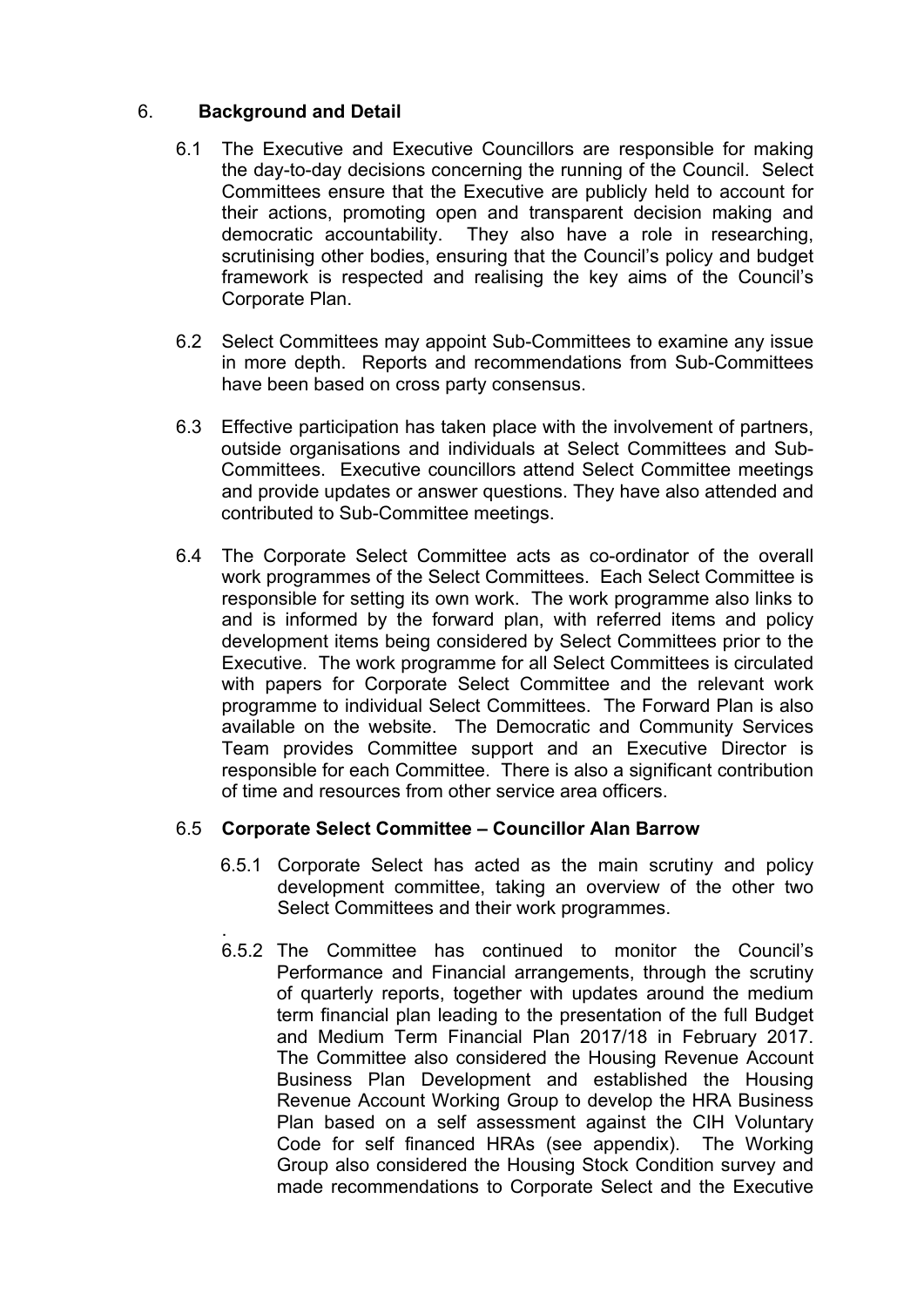around the way forward. A Performance Framework Workshop will be held shortly to review the format of the quarterly performance reports and Annual report, together with consideration of performance and actions for 2017/18 and a refresh of the Council's Corporate Plan.

- 6.5.3 In July 2016, the Committee considered the findings of the condition surveys into non-housing assets, and established a working group to undertake a robust evaluation of all the available options, and to oversee the implementation of the Asset Management Plan which would be developed as a result of the process.
- 6.5.4 The Committee scrutinised a number of Regeneration led issues, including:
	- Trans Pennine Tunnel Study Update (June 2016). A further report has been requested for the meeting in May 2017, following the consultation into the proposals around the Mottram by-pass.
	- Designation of the Neighbourhood Areas for Chinley, Buxworth and Brownside Parish Council (July 2016)
	- Growth Strategy for High Peak and delivery mechanisms for housing and employment sites (September 2016)
	- Chapel Employment Sites (September 2016)
	- RTB Progress Report (February 2017)
	- Measuring the Economic Impact of Development (March 2017)
- 6.5.5 The Committee continued to scrutinise issues relating to Pavilion Gardens, including making recommendations to the Executive around capital works required and proposals for improving the trading position at Pavilion Gardens. Details of the financial performance of Pavilion Gardens were also scrutinised through the quarterly financial and performance monitoring report.
- 6.5.6 The Committee considered a consultation from DCLG around the proposed new system around the reform of business rates retention system and requested that the Executive respond on the basis of the commentary within the report. The Committee also considered a consultation from North Derbyshire CCG around Care Closer to Home (referred by Community Select Committee) and made a number of comments on the proposals to form the basis of the Council's formal response to the consultation.
- 6.5.7 The Committee scrutinised a number of service specific issues, including facilities management arrangements, banking arrangements and a review of the Joint Consultative Committee arrangements, and forwarded recommendations to the Executive. The Committee also made a number of recommendations to the Executive, around procurement issues,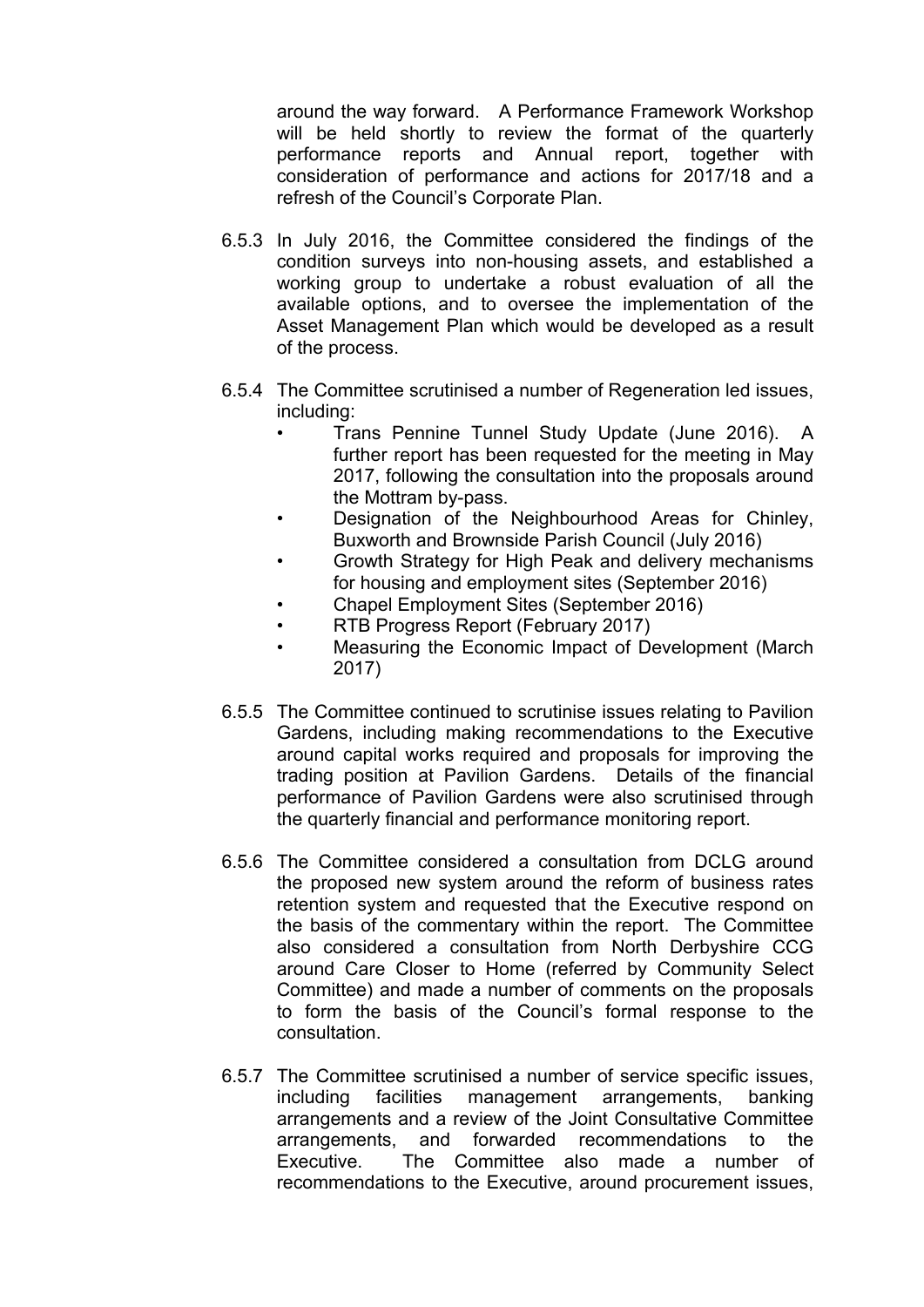including gully cleansing, elections and electoral registration and HRA Capital Contract Awards, having rigorously scrutinised the recommended course of action to ensure that it provided value for money for the Council.

- 6.5.8 The efficiency and rationalisation programme includes options for exploring alternative methods of service delivery. In September 2016, the Committee considered proposals for alternative delivery vehicles and joint working options for the Alliance Building Control Service. In addition to the recommendations within the report, Corporate Select Committee requested that the final decision on the delivery of the service be taken in consultation with the Leader, which was subsequently approved by the Executive.
- 6.5.9 In February 2017, on behalf of Community Select Committee, recommendations around the establishment of a joint venture company for the delivery of waste collection, street cleansing, grounds maintenance and fleet management services were fully scrutinised prior to the Executive approving the recommendations within the report.
- 6.5.10The scrutiny and policy development work by members of the Committee and Sub-Committees continues to be of high quality. with the Executive Councillors giving careful consideration to comments prior to making their decisions.

### 6.6 **Community Select Committee – Councillor Stewart Young**

- 6.6.1 North Derbyshire Clinical Commissioning Group gave a presentation to the Committee around the Better Care Closer to Home consultation undertaken by North Derbyshire CCG and Hardwick CCG. The consultation had two elements namely, older people receiving inpatient care in a community hospital and older people with dementia who receive services from a community hospital. On behalf of the Council a response agreed by the Chairman and Executive Councillor was submitted.
- 6.6.2 Tameside and Glossop CCG provided members with an update around the Care Together Programme being undertaken in Tameside and Glossop.
- 6.6.3 The Committee considered a consultation by Derbyshire County Council around proposed cuts to voluntary and community bodies and responses from the affected community and voluntary bodies within High Peak. The Committee and the Executive Councillor responded to the consultation. The overriding concern was the potential for the reduction in the valuable services provided, and the impact on the clients using these services.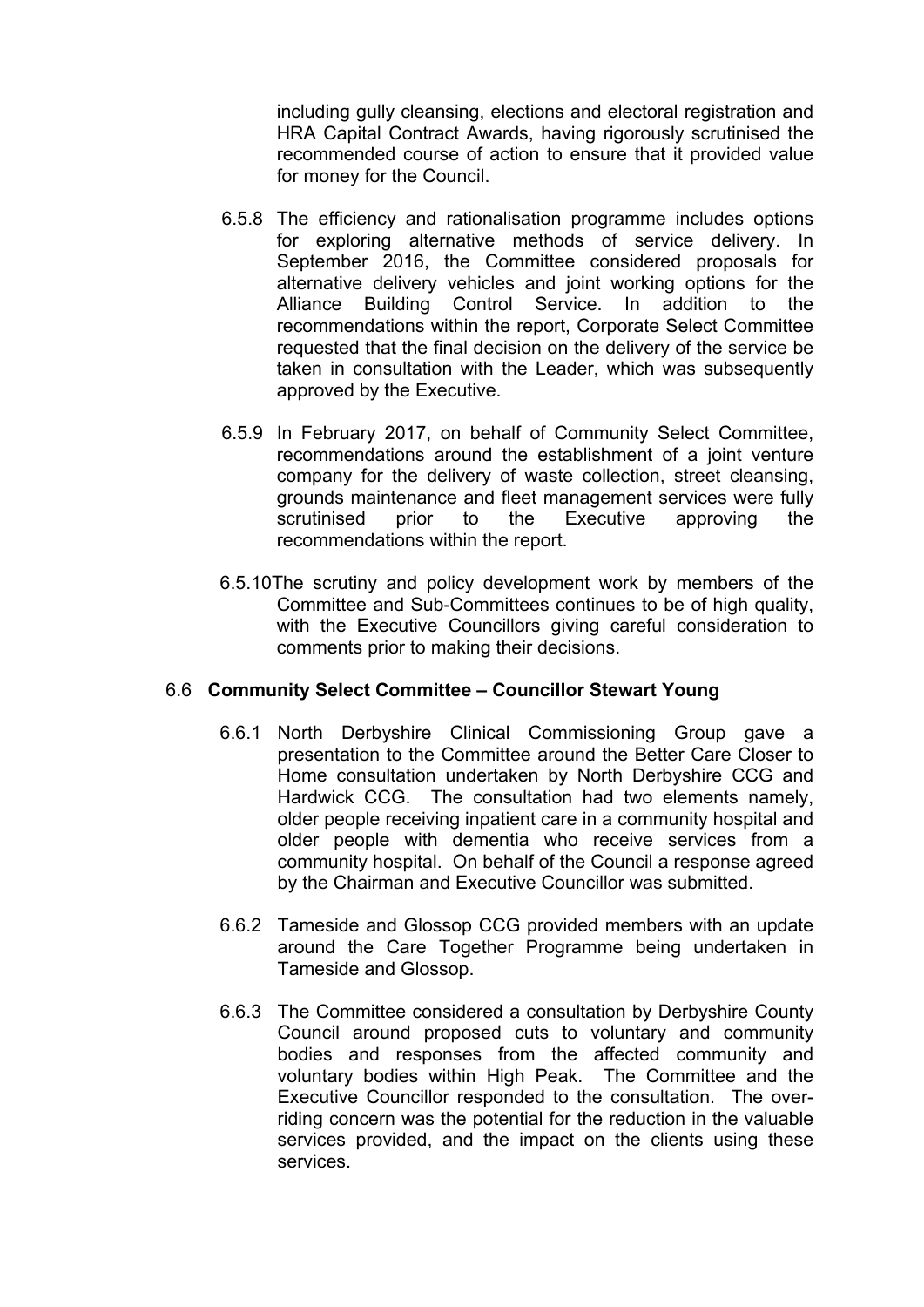- 6.6.4 The discharge of Emergency Planning Functions and an update around two emergency planning exercises, Exercise Lineout and a multi agency table top exercise were also discussed.
- 6.6.5 Chief Superintendent Debbie Matthews and Inspector Barry Doyle gave an update on police cover throughout the area. It was stressed that new arrangements would be reviewed daily, with a full review planned and officers agreed to provide a further update in due course.
- 6.6.6 It was reported that Pavilion Gardens had historically attracted anti-social behaviour that continues to have a detrimental effect on the quality of life of those in the locality. Following partnership work with Derbyshire Constabulary, it was considered that a Public Spaces Protection Order would assist in stopping individuals or groups committing anti-social behaviour in the area. The Executive requested formal consultation and went on to approve the introduction of a Public Spaces Protection Order to prevent on-going anti-social behaviour in and around Pavilion Gardens car park, the bandstand and enclosed children's play area.
- 6.6.7 There were also updates on Community Safety Activities undertaken during 2015/16 and planned for 2016/17, activities to improve the Council's support for Councillors, Environmental Enforcement and Enviro Crime and the publicised schedule of activities. The procedure followed to manage event applications by organisers wishing to use parks and open spaces owned by the Council, the performance of Places for People Leisure (PfPL) in 2015-16 and the Summer Activity Programme were also considered.
- 6.6.8 Roger Bennett, Operations Secretary of Buxton Mountain Rescue Team, had been invited to the meeting to give an outline on the work of the Peak District Mountain Rescue Organisation and the 7 affiliated teams.
- 6.6.9 The Committee considered an appraisal of the options for the Council's future operating arrangements for its Waste Collection and Street Cleansing services, and recommendations made to the Executive on the way forward went on to be approved. An update on the impact of the removal of the bring site service was also considered. Comments were submitted following DCC consultation around proposed changes to how household recycling centres are operated.
- 6.6.10 There were reports on the process and timescales to update the Council's Sports and Physical Activity Strategy, following the publication of the Government's updated strategy for sports and physical activity, "Sporting Future: A new Strategy for an Active Nation" and the subsequent Sports England Strategy, "Towards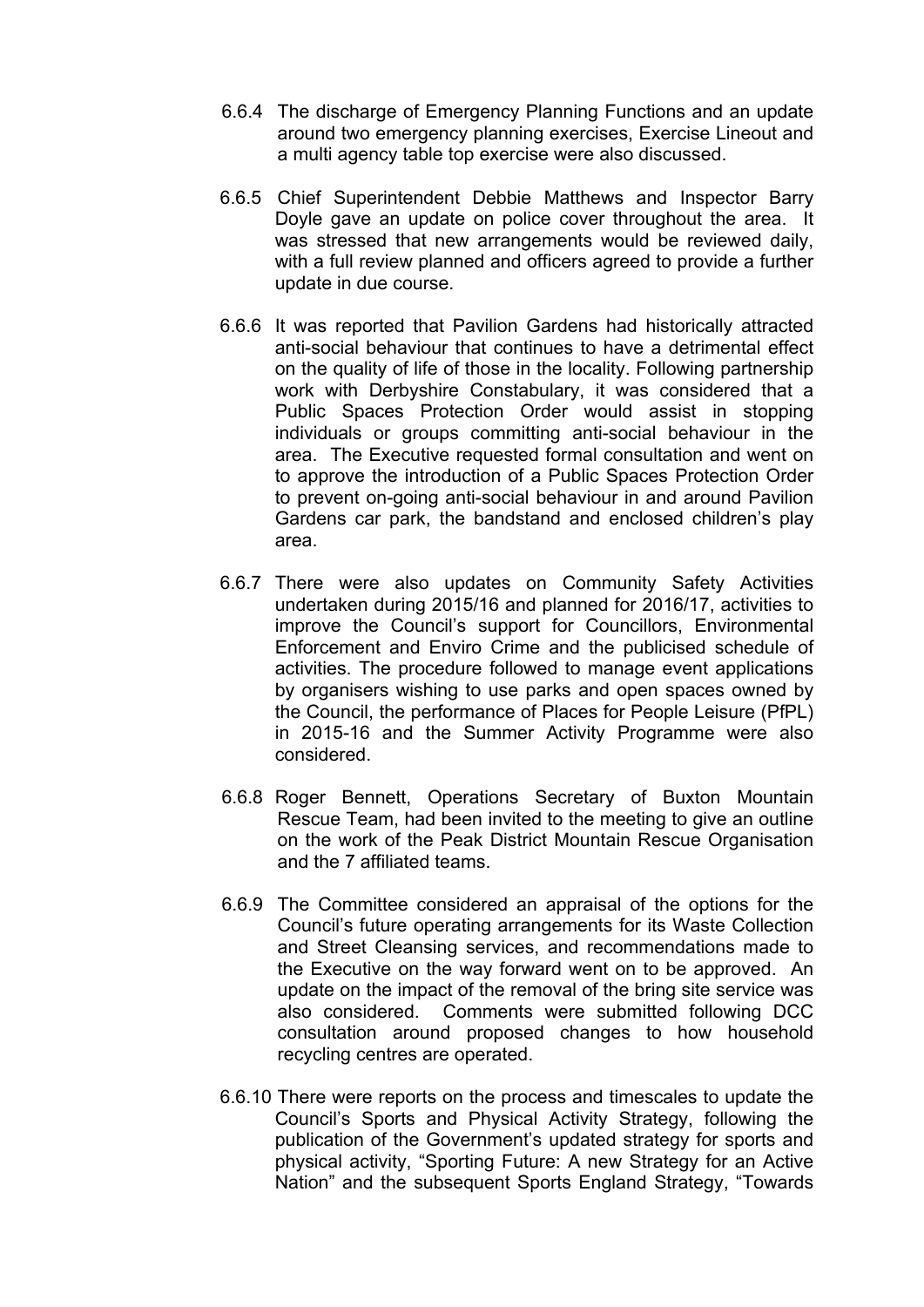an Active Nation 2016-2021". The contents of the draft strategy were noted and a final version will be considered at a future meeting.

- 6.6.11 The Committee considered proposed steps to allow the Council to meet its obligations under the Modern Slavery Act 2015, around potential issues of trafficking and modern slavery. Safeguarding duties, together with some suggested revisions to the Council's Safeguarding Policy were also considered. Both went on to be approved by the Executive.
- 6.6.12 There was considerable commitment and contribution during the year from members of the Committee, as well as representatives from outside agencies and officers.

### 6.7 **Housing Select Committee – Councillor Anthony McKeown**

- 6.7.1 The Committee received an update on the Housing and Planning Act 2016 and the impact this will have on the delivery of the authority's Housing and Planning functions. There was also an update on the [Housing](https://www.gov.uk/government/collections/housing-white-paper) White Paper 'fixing our broken housing [market'](https://www.gov.uk/government/collections/housing-white-paper).
- 6.7.2 There was an update on the recently announced Homes and Communities (HCA) Starter Home: Unlocking the Land Fund (March 2016). There was an initial high level of expressions of interest for the delivery of Starter Homes and once the outcome is known a further report is to be considered.
- 6.7.3 The Homelessness Prevention Budget 2017/18 was noted, subject to the approval of the Second Homes Council Tax bid. Information on the Homelessness Reduction Bill and plans to review the Homelessness Strategy and funded schemes as the regulations emerge were also noted.
- 6.7.4 Throughout the year, a number of items of committee business have been, due to their wider financial nature, considered by the Housing Revenue Account (HRA) Business Plan Working Group, and the work of this group will continue in the future.
- 6.7.5 Subject to recommendations regarding a review of the work of the select committees being approved, the work of the Housing Select Committee will be split, with the strategic housing and future development work being joined with work around the council growth and economic development work, and operational issues being consider by the relevant committee.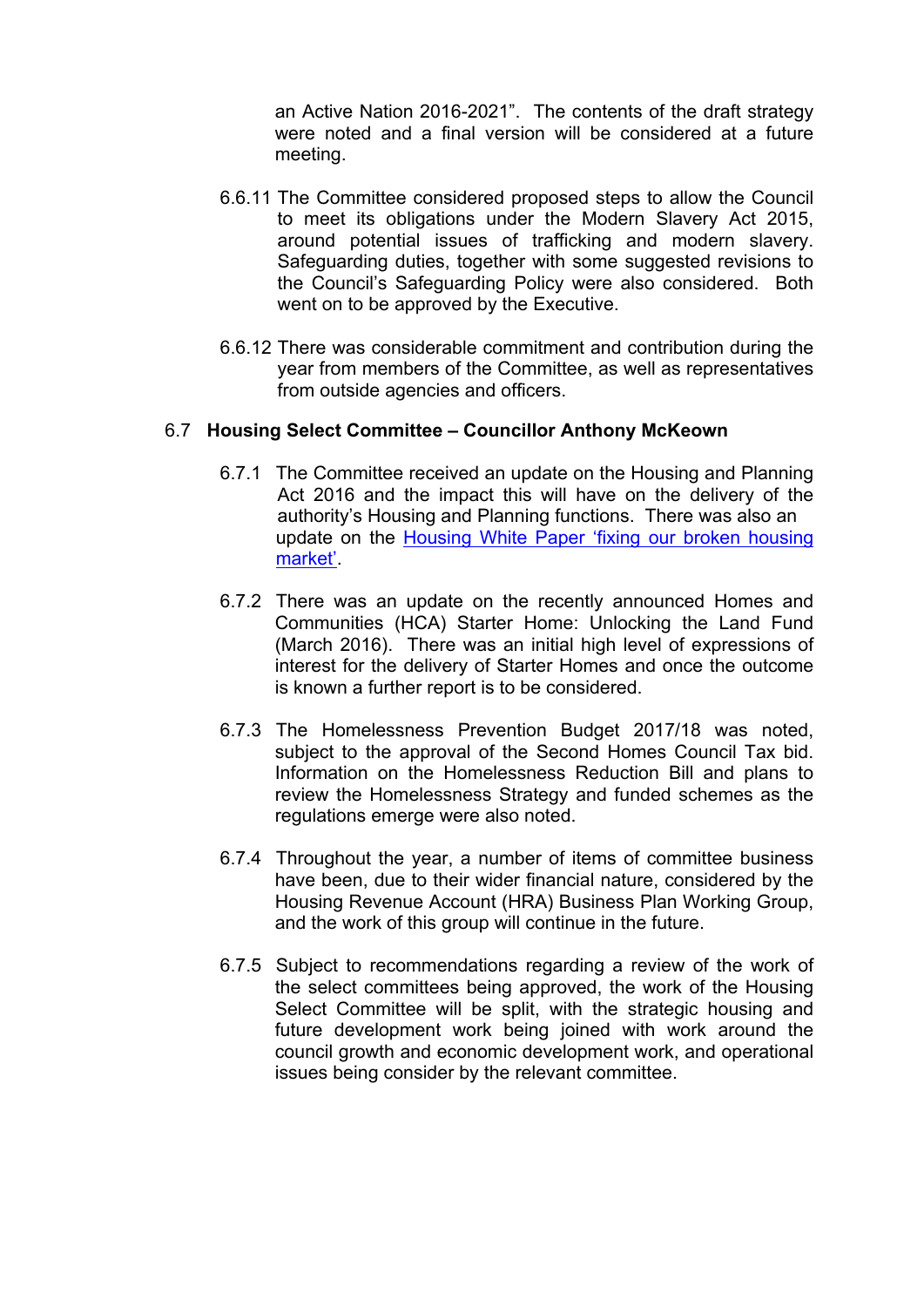- 6.7.6 Approval was given for the Operational Services Team (Housing Repairs and Maintenance) to undertake during 2017-18 and 2018-19 a number of procurement exercises to support the repairs service. It was agreed that the Executive Councillor for Finance and Corporate Services would award contracts which require Executive approval to the Council's preferred supplier, following consultation with the Housing Select Chairman.
- 6.7.7 Thanks go to all members of the Committee, including the Independent and Tenant members, and officers for their commitment, involvement and hard work in the last year.
- 6.8 Select Committees have the right to call-in decisions taken by the Executive or individual Executive councillors before they are implemented. The decision is then not implemented until the relevant Committee or Corporate Select has considered the matter and/or dismissed it, referred it back to the Executive for re-consideration (or referred it to the full Council), and the matter has been considered. There were no Executive decisions called in during 2016 -17.
- 6.9 Training events have been arranged throughout the year as required. There is a new Committee Management System called Modern Gov. published on the new shared webpage found via the new website. The app has been downloaded onto members' tablets and training has been provided. Once the agendas and reports (including part 2s) have been created, they can be accessed via the app rather than being sent by email. Technical support is available as issues arise and the new system is easier to access and avoids overloading email inboxes.
	- 6.10 The Alliance Management Team have been directly involved with Select Committees, with the Executive Directors working closely with the Committee Chairmen to plan agendas, provide briefings and ensure the Committees meets their objectives.

#### Mark Trillo **Executive Director (People) and Monitoring Officer**

| <b>Web Links and</b>              | Location                  | <b>Contact details</b>          |
|-----------------------------------|---------------------------|---------------------------------|
| <b>Background Papers</b>          |                           |                                 |
| Agenda and reports for Committees | https://democracy.highpea | Helen Gale                      |
| and Sub-Committees                | k.gov.uk/mgListCommittee  | <b>Member and Community</b>     |
|                                   | s.aspx?CT=13107,13236     | <b>Support Services Officer</b> |
|                                   |                           | 01298 28400 ext 2140 or         |

0345 129 7777 ext 2140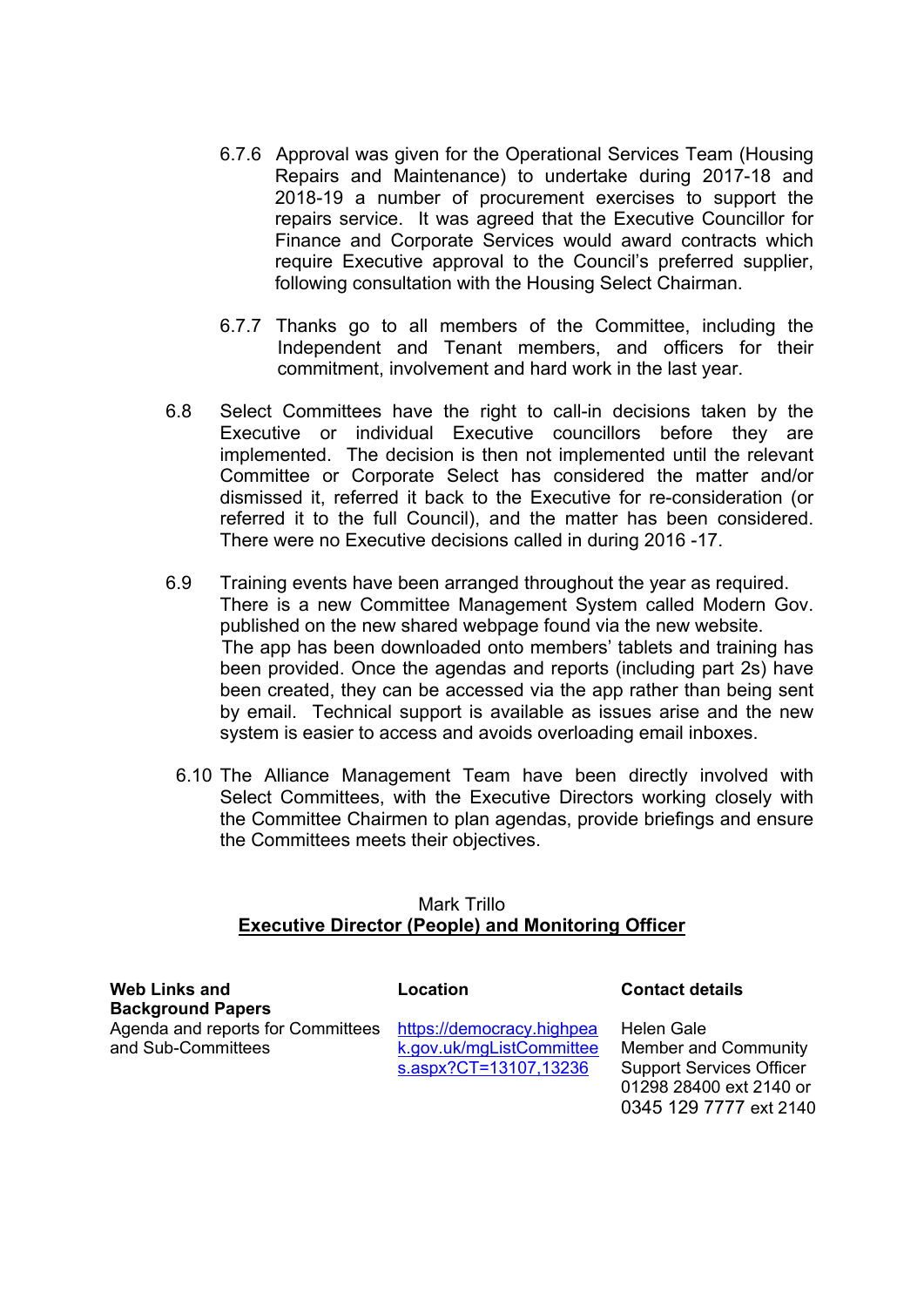# **SUB-COMMITTEES / WORKING GROUPS**

### **1. Corporate Select Committee**

**1.1 Asset Management Working Group** (Councillors Barrow, Claff, Douglas, Fox, Grooby and Lomax)

A working group was convened in October 2016 to develop the Asset Management Plan. The work programme for the group included Opera House works, a review of Pavilion Gardens, Glossop Halls, the Council's car parks, public conveniences, the leisure asset portfolio and the operational depot asset portfolio. Meetings are ongoing and further work is required.

**1.2 Housing Revenue Account (HRA) Business Plan Working Group** (Councillors Barrow, Grooby, Lomax, A McKeown, Robins and J Wharmby)

Established to develop the HRA Business Plan based on a self assessment against the Chartered Institute of Housing Voluntary Code for self financed HRAs. Meetings are on-going.

#### **2. Community Select Committee**

**2.1 Waste Sub-Committee** (Councillors Atkins, Howe, Kerr, Siddall, Sizeland and Young)

The Sub-Committee was established to look at the waste collection and street cleansing service delivery model. Consideration was given to recycling and improving recycling rates. Community Select Committee considered an appraisal of the options for the Council's future operating arrangements for its Waste Collection and Street Cleansing services, and made a series of recommendations to the Executive on the way forward.

The Sub-Committee went on to join with Staffordshire Moorlands District Councillors. The joint working group considered various refuse related statistical information in the form of briefing notes and received a presentation from ANSA representatives. Site visits took place to the incinerator at Stoke, Gillmoss Materials Recovery Facility, Derbyshire Dales and South Staffordshire Council. Members had the opportunity to give feedback, ask questions and make comments at each of the meetings.

Options for the Council's future operating arrangements for its Waste Collection and Street Cleansing services were appraised by Corporate Select Committee, and a series of recommendations on the way forward went on to be approved by the Executive. The joint working group will scrutinise the operating arrangements proposed at their final meeting to take place shortly and conclude their work.